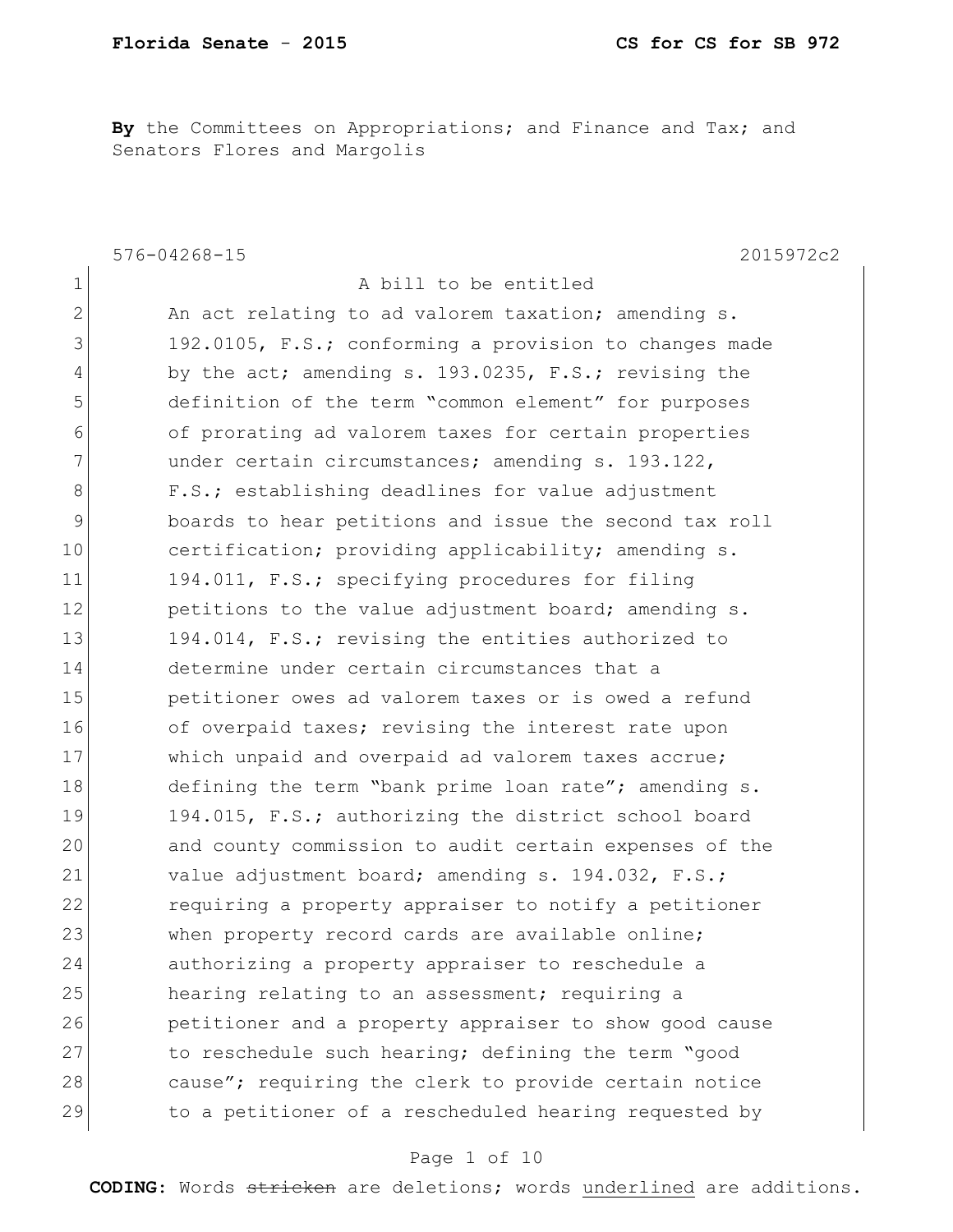|    | $576 - 04268 - 15$<br>2015972c2                                  |
|----|------------------------------------------------------------------|
| 30 | the petitioner; amending s. 194.034, F.S.; revising              |
| 31 | the entities that may represent a taxpayer before the            |
| 32 | value adjustment board; providing effective dates.               |
| 33 |                                                                  |
| 34 | Be It Enacted by the Legislature of the State of Florida:        |
| 35 |                                                                  |
| 36 | Section 1. Paragraph (f) of subsection (2) of section            |
| 37 | 192.0105, Florida Statutes, is amended to read:                  |
| 38 | 192.0105 Taxpayer rights. There is created a Florida             |
| 39 | Taxpayer's Bill of Rights for property taxes and assessments to  |
| 40 | quarantee that the rights, privacy, and property of the          |
| 41 | taxpayers of this state are adequately safequarded and protected |
| 42 | during tax levy, assessment, collection, and enforcement         |
| 43 | processes administered under the revenue laws of this state. The |
| 44 | Taxpayer's Bill of Rights compiles, in one document, brief but   |
| 45 | comprehensive statements that summarize the rights and           |
| 46 | obligations of the property appraisers, tax collectors, clerks   |
| 47 | of the court, local governing boards, the Department of Revenue, |
| 48 | and taxpayers. Additional rights afforded to payors of taxes and |
| 49 | assessments imposed under the revenue laws of this state are     |
| 50 | provided in s. 213.015. The rights afforded taxpayers to assure  |
| 51 | that their privacy and property are safeguarded and protected    |
| 52 | during tax levy, assessment, and collection are available only   |
| 53 | insofar as they are implemented in other parts of the Florida    |
| 54 | Statutes or rules of the Department of Revenue. The rights so    |
| 55 | quaranteed to state taxpayers in the Florida Statutes and the    |
| 56 | departmental rules include:                                      |
| 57 | (2)<br>THE RIGHT TO DUE PROCESS.-                                |

58 (f) The right, in value adjustment board proceedings, to

### Page 2 of 10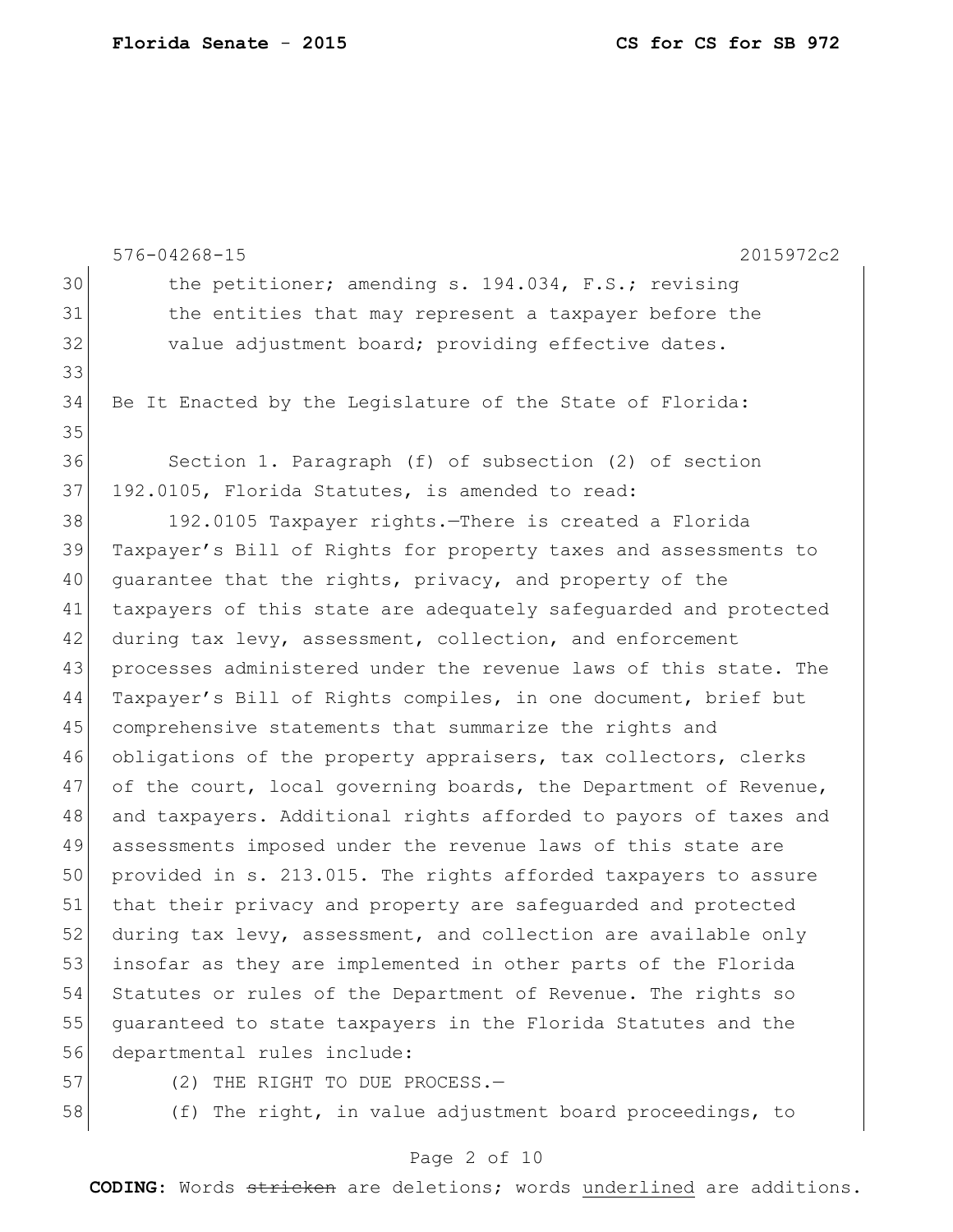|    | $576 - 04268 - 15$<br>2015972c2                                  |
|----|------------------------------------------------------------------|
| 59 | have all evidence presented and considered at a public hearing   |
| 60 | at the scheduled time, to be represented by a person specified   |
| 61 | in s. $194.034(1)$ (a) an attorney or agent, to have witnesses   |
| 62 | sworn and cross-examined, and to examine property appraisers or  |
| 63 | evaluators employed by the board who present testimony (see ss.  |
| 64 | 194.034(1)(a) and (c) and (4), and 194.035(2)).                  |
| 65 | Section 2. Paragraph (d) is added to subsection (2) of           |
| 66 | section 193.0235, Florida Statutes, to read:                     |
| 67 | 193.0235 Ad valorem taxes and non-ad valorem assessments         |
| 68 | against subdivision property.-                                   |
| 69 | (2) As used in this section, the term "common element"           |
| 70 | includes:                                                        |
| 71 | (d) Property located within the same county as the               |
| 72 | subdivision and used for at least 10 years exclusively for the   |
| 73 | benefit of lot owners within the subdivision.                    |
| 74 | Section 3. Effective July 1, 2017, subsection (3) of             |
| 75 | section 193.122, Florida Statutes, is amended to read:           |
| 76 | 193.122 Certificates of value adjustment board and property      |
| 77 | appraiser; extensions on the assessment rolls.-                  |
| 78 | (3) When the tax rolls have been extended pursuant to s.         |
| 79 | 197.323, the second certification of the value adjustment board  |
| 80 | shall reflect all changes made by the board together with any    |
| 81 | adjustments or changes made by the property appraiser. The value |
| 82 | adjustment board must hear all petitions and issue its second    |
| 83 | certification by June 1 following the year in which the taxes    |
| 84 | were assessed. If the number of petitions filed increases by     |
| 85 | more than 10 percent over the prior year, the June 1 deadline is |
| 86 | extended until December 1. Upon the value adjustment board's     |
| 87 | second such certification, the property appraiser shall          |
|    |                                                                  |

# Page 3 of 10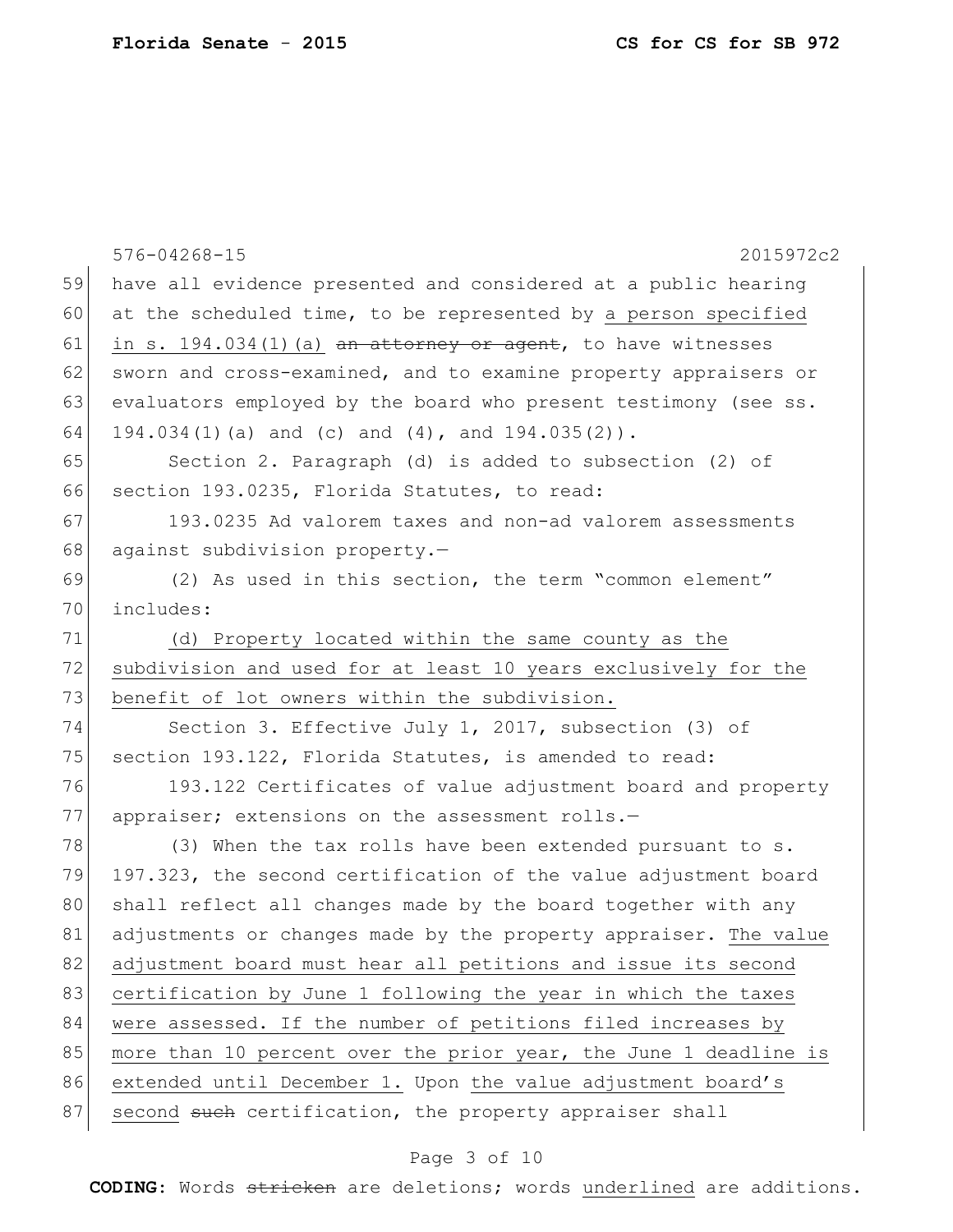|     | $576 - 04268 - 15$<br>2015972c2                                    |
|-----|--------------------------------------------------------------------|
| 88  | recertify the tax rolls with all changes to the collector and      |
| 89  | shall provide public notice of the date and fact of                |
| 90  | recertification pursuant to subsection (2).                        |
| 91  | Section 4. The amendment to s. 193.122, Florida Statutes,          |
| 92  | made by this act first applies to the 2017 tax roll.               |
| 93  | Section 5. Subsection (3) of section 194.011, Florida              |
| 94  | Statutes, is amended to read:                                      |
| 95  | 194.011 Assessment notice; objections to assessments.-             |
| 96  | (3) A petition to the value adjustment board must be in            |
| 97  | substantially the form prescribed by the department.               |
| 98  | Notwithstanding s. 195.022, a county officer may not refuse to     |
| 99  | accept a form provided by the department for this purpose if the   |
| 100 | taxpayer chooses to use it. A petition to the value adjustment     |
| 101 | board must be signed by the taxpayer or accompanied by the         |
| 102 | taxpayer's written authorization for representation by a person    |
| 103 | specified in s. $194.034(1)(a)$ . A written authorization is valid |
| 104 | for 1 tax year, and a new written authorization by the taxpayer    |
| 105 | shall be required for each subsequent tax year. A petition shall   |
| 106 | also describe the property by parcel number and shall be filed     |
| 107 | as follows:                                                        |
| 108 | (a) The property appraiser shall have available and shall          |

109 distribute forms prescribed by the Department of Revenue on 110 which the petition shall be made. Such petition shall be sworn 111 to by the petitioner.

112 (b) The completed petition shall be filed with the clerk of 113 the value adjustment board of the county, who shall acknowledge 114 receipt thereof and promptly furnish a copy thereof to the 115 property appraiser.

116 (c) The petition shall state the approximate time

### Page 4 of 10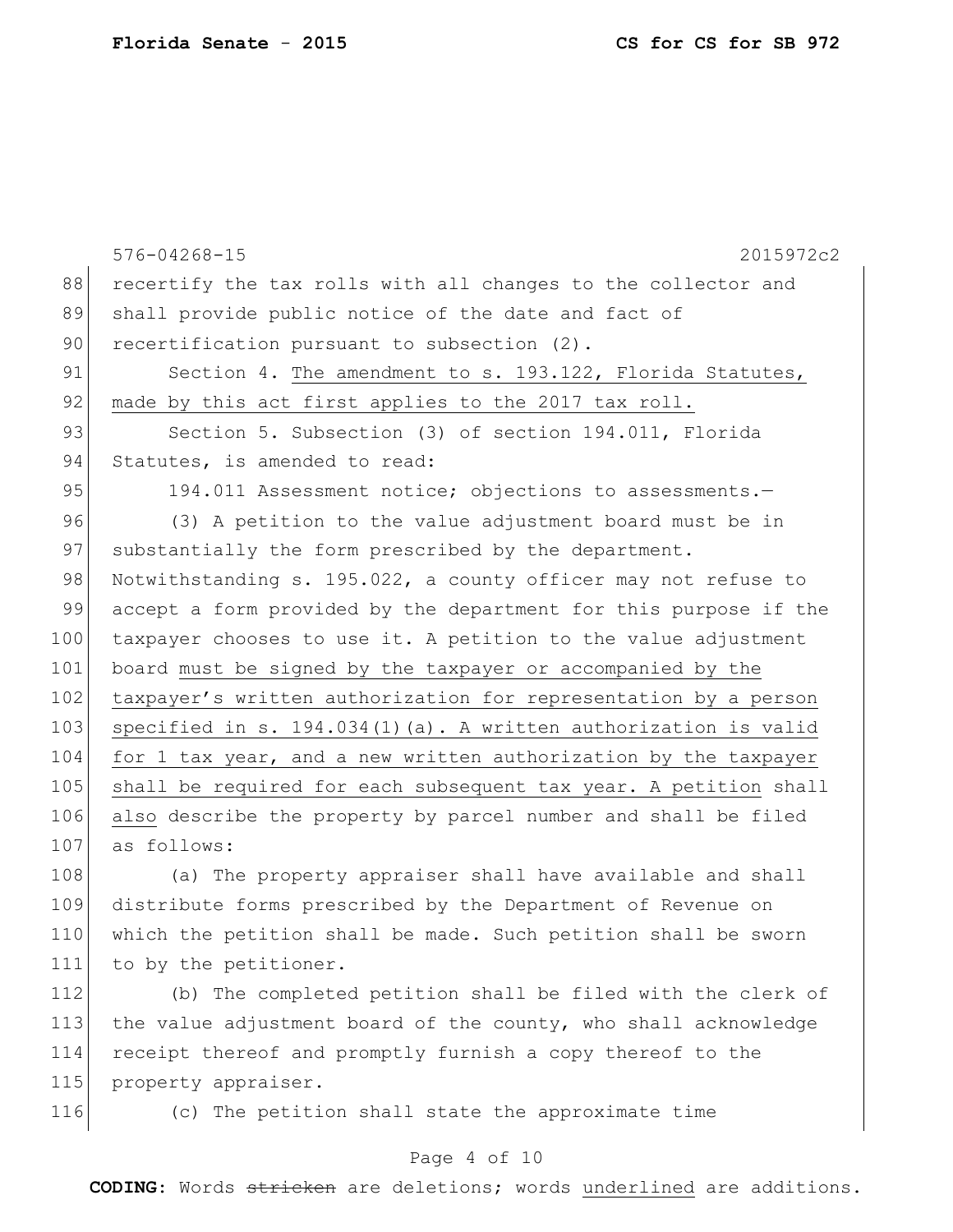576-04268-15 2015972c2 117 anticipated by the taxpayer to present and argue his or her 118 petition before the board.

119 (d) The petition may be filed, as to valuation issues, at 120 any time during the taxable year on or before the 25th day 121 following the mailing of notice by the property appraiser as 122 provided in subsection (1). With respect to an issue involving 123 the denial of an exemption, an agricultural or high-water 124 recharge classification application, an application for 125 classification as historic property used for commercial or 126 certain nonprofit purposes, or a deferral, the petition must be 127 filed at any time during the taxable year on or before the 30th 128 day following the mailing of the notice by the property 129 appraiser under s. 193.461, s. 193.503, s. 193.625, s. 196.173, 130 or s. 196.193 or notice by the tax collector under s. 197.2425.

131 (e) A condominium association, cooperative association, or 132 any homeowners' association as defined in s. 723.075, with 133 approval of its board of administration or directors, may file 134 with the value adjustment board a single joint petition on 135 behalf of any association members who own parcels of property 136 which the property appraiser determines are substantially 137 similar with respect to location, proximity to amenities, number 138 of rooms, living area, and condition. The condominium 139 association, cooperative association, or homeowners' association 140 as defined in s. 723.075 shall provide the unit owners with 141 notice of its intent to petition the value adjustment board and 142 shall provide at least 20 days for a unit owner to elect, in 143 writing, that his or her unit not be included in the petition.

144 (f) An owner of contiguous, undeveloped parcels may file 145 with the value adjustment board a single joint petition if the

#### Page 5 of 10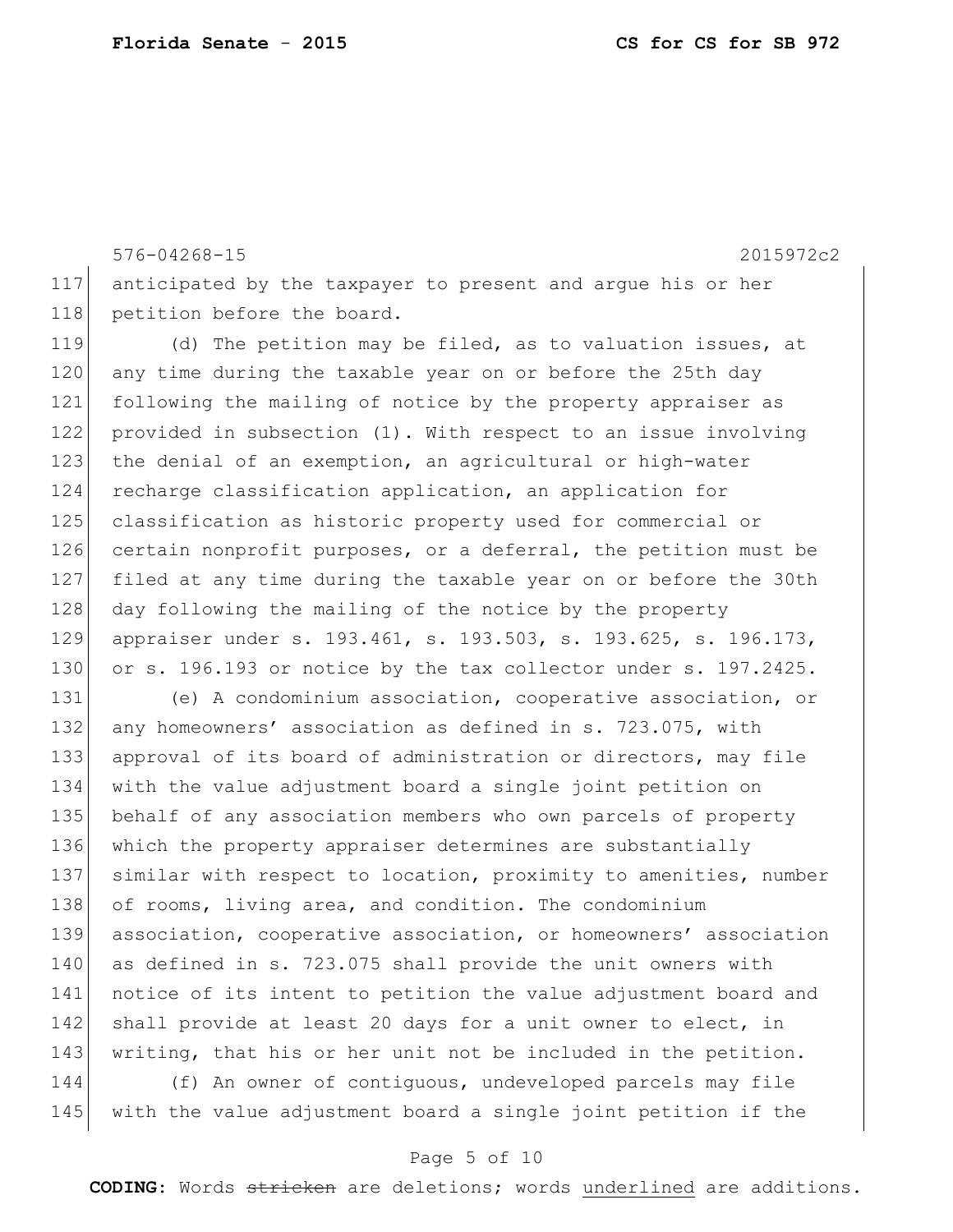576-04268-15 2015972c2 146 property appraiser determines such parcels are substantially 147 similar in nature. 148  $(q)$  The individual, agent, or legal entity that signs the 149 petition becomes an agent of the taxpayer for the purpose of 150 serving process to obtain personal jurisdiction over the 151 taxpayer for the entire value adjustment board proceedings, 152 including any appeals of a board decision by the property 153 appraiser pursuant to s. 194.036. 154 Section 6. Subsection (2) of section 194.014, Florida 155 Statutes, is amended to read: 156 194.014 Partial payment of ad valorem taxes; proceedings 157 before value adjustment board. $-$ 158 (2) If the value adjustment board or the property appraiser 159 determines that the petitioner owes ad valorem taxes in excess 160 of the amount paid, the unpaid amount accrues interest at an 161 annual percentage rate equal to the bank prime loan rate on July 162 1, or the first business day thereafter if July 1 is a Saturday, 163 Sunday, or legal holiday, of the tax the rate of 12 percent per 164 year, beginning on  $f$ rom the date the taxes became delinquent 165 pursuant to s. 197.333 until the unpaid amount is paid. If the 166 value adjustment board or the property appraiser determines that 167 a refund is due, the overpaid amount accrues interest at an 168 annual percentage rate equal to the bank prime loan rate on July 169 1, or the first business day thereafter if July 1 is a Saturday, 170 Sunday, or legal holiday, of the tax the rate of 12 percent per 171 year, beginning on  $f$  and the date the taxes became delinquent 172 pursuant to s. 197.333 until a refund is paid. Interest does not 173 accrue on amounts paid in excess of 100 percent of the current 174 taxes due as provided on the tax notice issued pursuant to s.

#### Page 6 of 10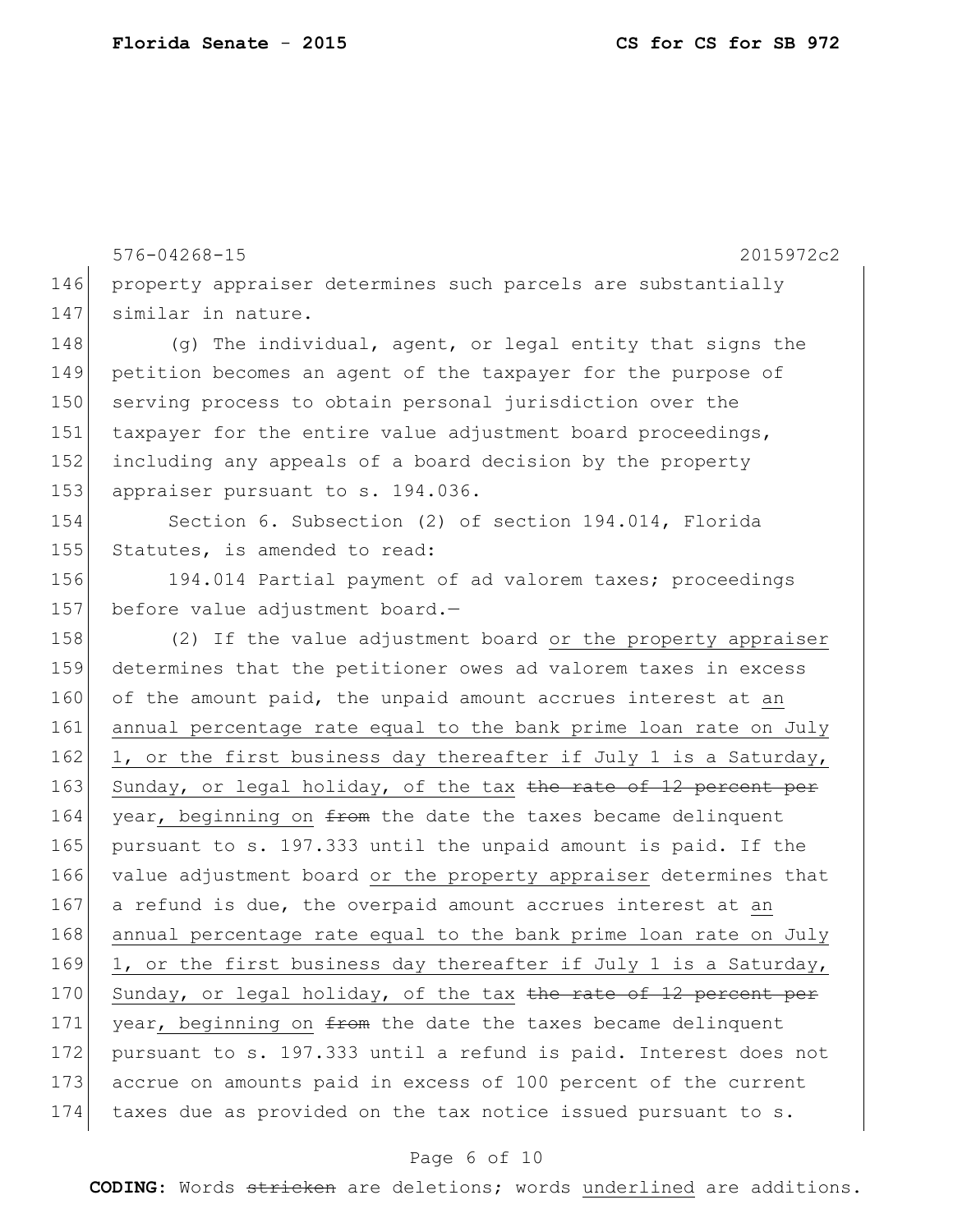|     | $576 - 04268 - 15$<br>2015972c2                                  |
|-----|------------------------------------------------------------------|
| 175 | 197.322. As used in this subsection, the term "bank prime loan   |
| 176 | rate" means the average predominant prime rate quoted by         |
| 177 | commercial banks to large businesses as published by the Board   |
| 178 | of Governors of the Federal Reserve System.                      |
| 179 | Section 7. Section 194.015, Florida Statutes, is amended to      |
| 180 | read:                                                            |
| 181 | 194.015 Value adjustment board. There is hereby created A        |
| 182 | value adjustment board is created for each county, which shall   |
| 183 | consist of two members of the governing body of the county as    |
| 184 | elected from the membership of the board of said governing body, |
| 185 | one of whom shall be elected chairperson, and one member of the  |
| 186 | school board as elected from the membership of the school board, |
| 187 | and two citizen members, one of whom shall be appointed by the   |
| 188 | governing body of the county and must own homestead property     |
| 189 | within the county and one of whom must be appointed by the       |
| 190 | school board and must own a business occupying commercial space  |
| 191 | located within the school district. A citizen member may not be  |
| 192 | a member or an employee of any taxing authority, and may not be  |
| 193 | a person who represents property owners in any administrative or |
| 194 | judicial review of property taxes. The members of the board may  |
| 195 | be temporarily replaced by other members of the respective       |
| 196 | boards on appointment by their respective chairpersons. Any      |
| 197 | three members shall constitute a quorum of the board, except     |
| 198 | that each quorum must include at least one member of said        |
| 199 | governing board, at least one member of the school board, and at |
| 200 | least one citizen member and no meeting of the board shall take  |
| 201 | place unless a quorum is present. Members of the board may       |
| 202 | receive such per diem compensation as is allowed by law for      |
| 203 | state employees if both bodies elect to allow such compensation. |

# Page 7 of 10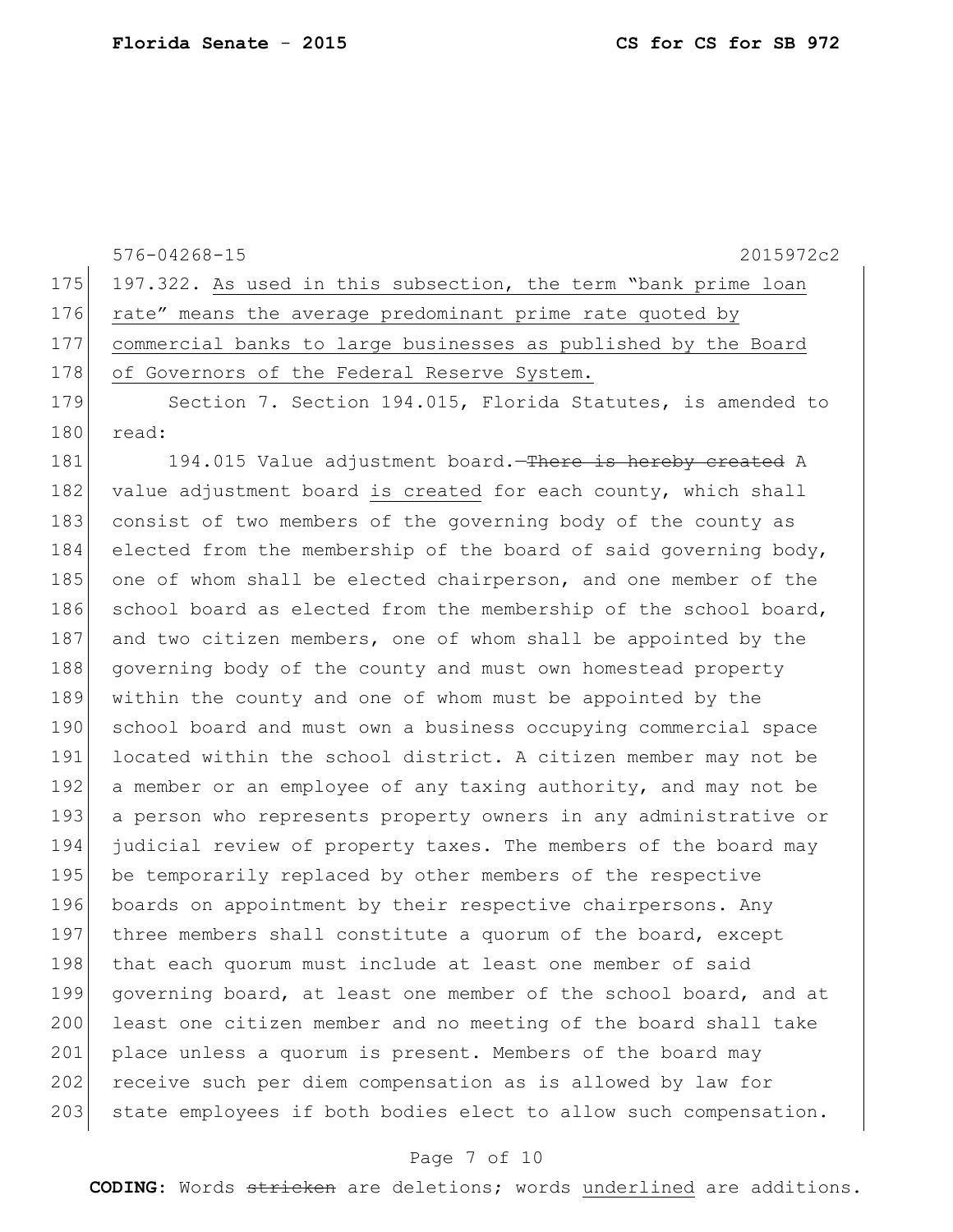|     | 2015972c2<br>$576 - 04268 - 15$                                  |
|-----|------------------------------------------------------------------|
| 204 | The clerk of the governing body of the county shall be the clerk |
| 205 | of the value adjustment board. The board shall appoint private   |
| 206 | counsel who has practiced law for over 5 years and who shall     |
| 207 | receive such compensation as may be established by the board.    |
| 208 | The private counsel may not represent the property appraiser,    |
| 209 | the tax collector, any taxing authority, or any property owner   |
| 210 | in any administrative or judicial review of property taxes. A Ho |
| 211 | meeting of the board may not shall take place unless counsel to  |
| 212 | the board is present. Two-fifths of the expenses of the board    |
| 213 | shall be borne by the district school board and three-fifths by  |
| 214 | the district county commission. The district school board and    |
| 215 | the county commission may audit the expenses related to the      |
| 216 | value adjustment board process.                                  |
| 217 | Section 8. Paragraph (a) of subsection (2) of section            |

218 194.032, Florida Statutes, is amended to read:

219 194.032 Hearing purposes; timetable.-

220 (2) (a) The clerk of the governing body of the county shall 221 prepare a schedule of appearances before the board based on petitions timely filed with him or her. The clerk shall notify 223 each petitioner of the scheduled time of his or her appearance at least 25 calendar days before the day of the scheduled 225 appearance. The notice must indicate whether the petition has 226 been scheduled to be heard at a particular time or during a block of time. If the petition has been scheduled to be heard within a block of time, the beginning and ending of that block of time must be indicated on the notice; however, as provided in 230 paragraph (b), a petitioner may not be required to wait for more 231 than a reasonable time, not to exceed 2 hours, after the beginning of the block of time. If the petitioner checked the

#### Page 8 of 10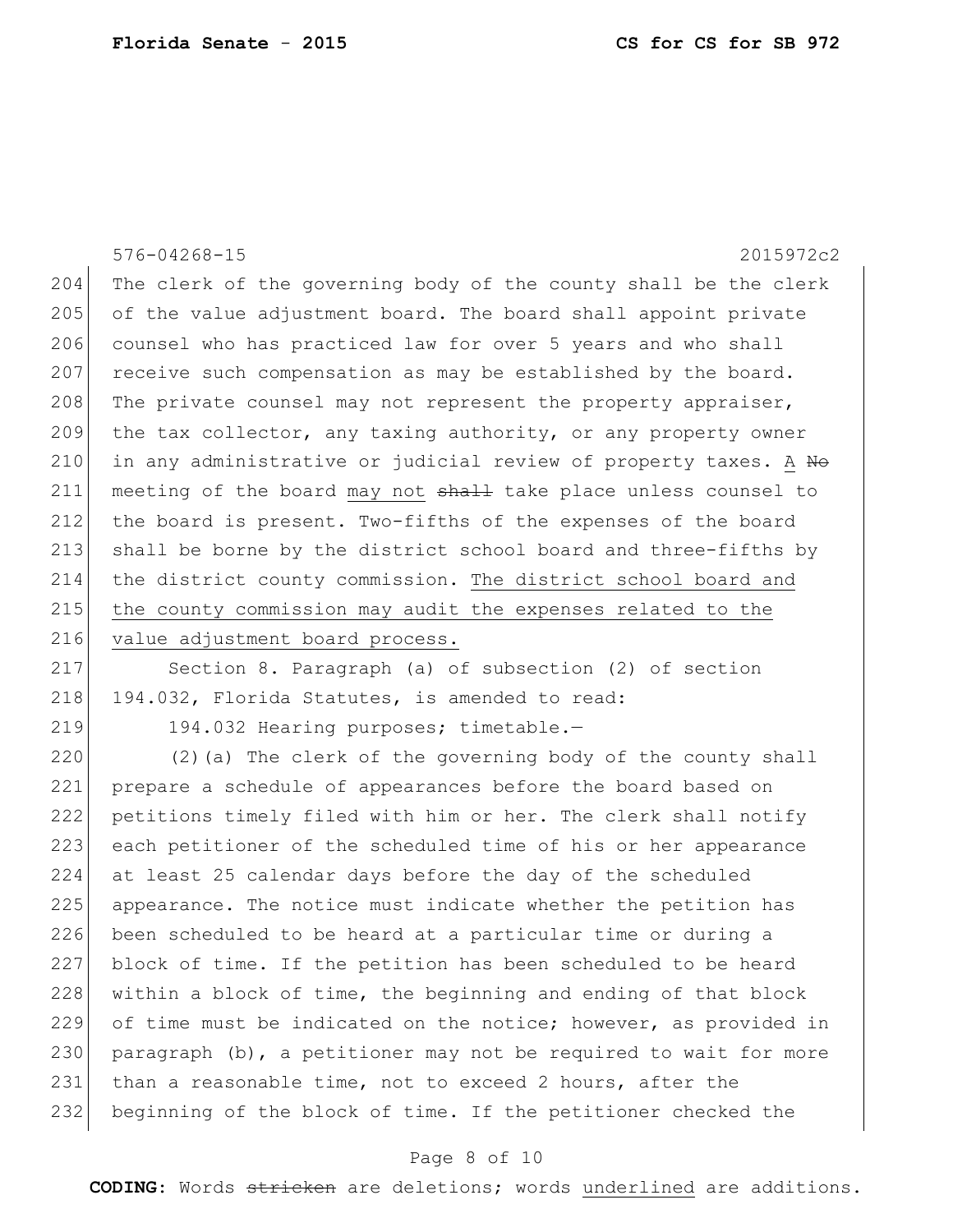|     | $576 - 04268 - 15$<br>2015972c2                                  |
|-----|------------------------------------------------------------------|
| 233 | appropriate box on the petition form to request a copy of the    |
| 234 | property record card containing relevant information used in     |
| 235 | computing the current assessment, the property appraiser must    |
| 236 | provide the copy to the petitioner upon receipt of the petition  |
| 237 | from the clerk regardless of whether the petitioner initiates    |
| 238 | evidence exchange, unless the property record card is available  |
| 239 | online from the property appraiser, in which case the property   |
| 240 | appraiser must notify the petitioner that the property record    |
| 241 | card is available online. Upon receipt of the notice, The        |
| 242 | petitioner or the property appraiser may reschedule the hearing  |
| 243 | a single time for good cause by submitting to the clerk a        |
| 244 | written request to reschedule, at least 5 calendar days before   |
| 245 | the day of the originally scheduled hearing. As used in this     |
| 246 | paragraph, the term "good cause" means circumstances beyond the  |
| 247 | control of the person seeking to reschedule the hearing which    |
| 248 | reasonably prevent the party from having adequate representation |
| 249 | at the hearing. If the hearing is rescheduled by the petitioner, |
| 250 | the clerk shall notify the petitioner of the rescheduled date    |
| 251 | and time for his or her appearance at least 15 calendar days     |
| 252 | before the date of the rescheduled appearance.                   |
| 253 | Section 9. Paragraph (a) of subsection (1) of section            |
| 254 | 194.034, Florida Statutes, is amended to read:                   |
| 255 | 194.034 Hearing procedures; rules.-                              |
| 256 | (1) (a) Petitioners before the board may be represented by a     |
| 257 | corporate representative of the taxpayer, an attorney who is a   |
| 258 | member of The Florida Bar, a real estate appraiser licensed      |
| 259 | under chapter 475, a real estate broker licensed under chapter   |
| 260 | 475, or a certified public accountant licensed under chapter     |
| 261 | 473, retained by the taxpayer, or an individual with power of    |

# Page 9 of 10